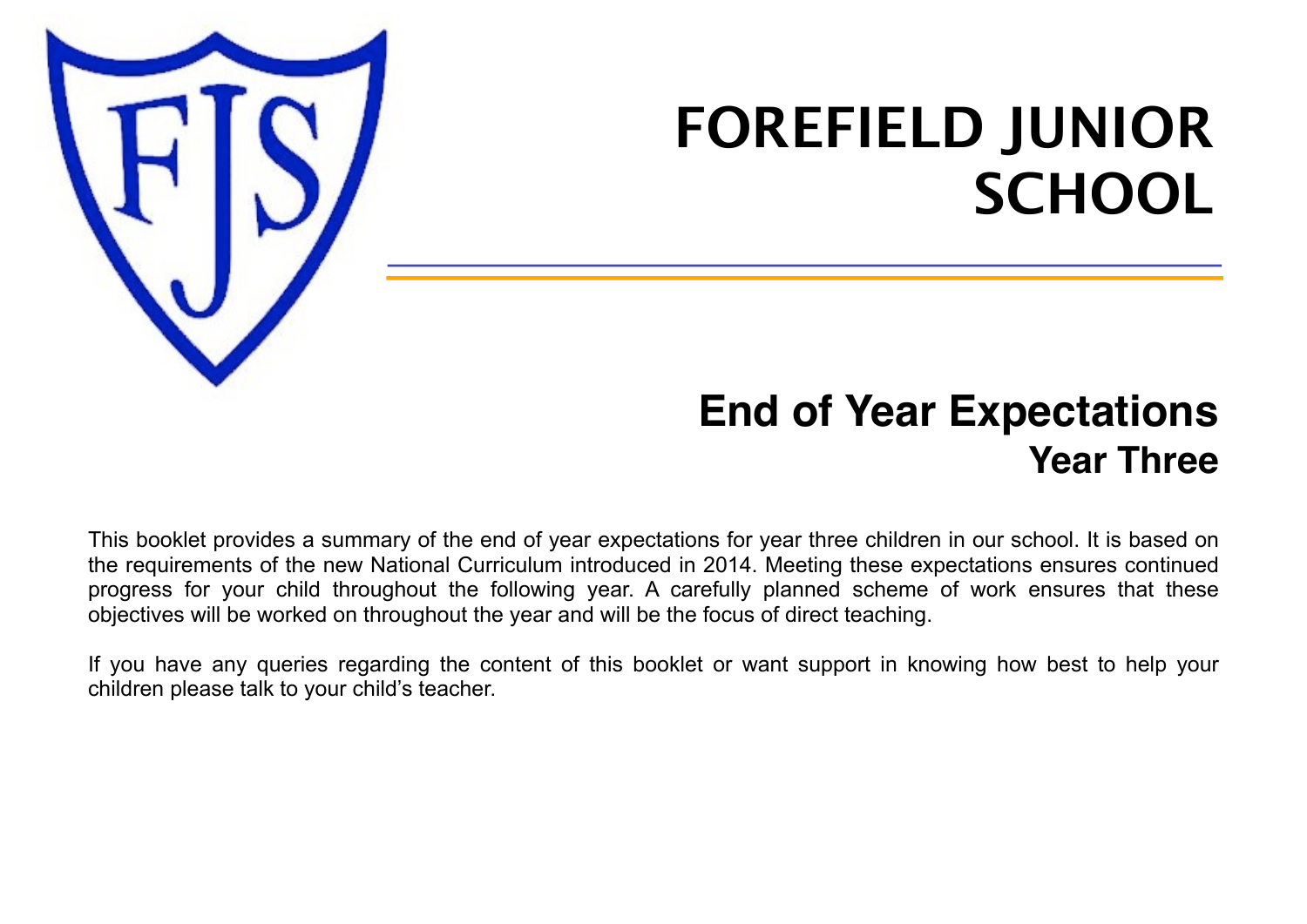### **Mathematics**

#### **Number, place value, approximation and estimation/rounding**

- I can count from 0 in multiples of 4, 8, 50 and 100.
- I can compare and order numbers up to 1,000.
- I can read and write numbers to 1,000 in numerals and words.
- I can find 10 or 100 more or less than a given number.
- I can recognise the place value of each digit in a 3-digit number.
- I can identify, represent and estimate numbers using different representations.
- I can solve number problems and practical problems using above.

#### **Calculations**

- I can add and subtract mentally, including:
	- A 3-digit number and ones
	- A 3-digit number and tens
	- A 3-digit number and hundreds
- I can add and subtract numbers with up to three digits, using formal written methods of columnar addition and subtraction.
- I can estimate the answer to a calculation and use inverse operation to check answers.
- I can solve problems, including missing number problems, using number facts, place value, and more complex addition and subtraction.
- I can recall and use multiplication and division facts for the 3, 4 and 8x tables.
- I can write and calculate mathematical statements for multiplication and division using the multiplication tables, including for 2-digit numbers, using mental and progressing to formal written methods.
- I can solve problems, including missing number problems, involving multiplication and division, including integer scaling problems and correspondence problems in which n objects are connected to m objects.

#### **Fractions, decimals and percentages**

- I can count up and down in tenths.
- I recognise that tenths arise from dividing an object into 10 equal parts and in dividing 1-digit numbers or quantities by 10.
- I recognise and can find and write factions of a discrete set of objects: unit fractions and non-unit fractions with small denominators.
- I can compare and order unit fractions and factions with the same denominators.
- I can add and subtract factions with the same denominator within one whole.
- I can solve problems involving the above.

#### **Measurement**

- I can compare lengths using m, cm &mm.
- I can compare mass using kg & g.
- I can compare volume/capacity using l & ml.
- I can measure lengths using m, cm & mm.
- I can measure mass using kg & g.
- I can measure volume/capacity using l & ml.
- I can add and subtract lengths using m, cm & mm.
- I can add and subtract mass using kg & g.
- I can add and subtract volume/capacity using l & ml.
- I can tell and write the time from an analogue clock (12 hour clock).
- I can tell and write the time from an analogue clock (24 hour clock).
- I can tell and write the time from an analogue clock (Roman numerals).
- I can estimate and read time with increasing accuracy to the nearest minute.
- I can record and compare time in terms of seconds, minutes and hours.
- I can use the following vocabulary: o'clock, am, pm, morning, afternoon, noon & midnight.
- I know the number of seconds in a minute.
- I know the number of days in each month, year and leap year.
- I can compare the duration of events.
- I can measure the perimeter of simple 2D shapes.
- I can add and subtract amounts of money to give change, using both  $E$  and p in a practical context.

#### **Geometry – properties of shapes**

- I can identify horizontal, vertical lines and pairs of perpendicular and parallel lines.
- I can draw 2D shapes.
- I can make 3D shapes using modelling materials.
- I recognise 3D shapes in different orientations and describe them.
- I recognise that angles are a property of shape or a description of a turn.
- I can identify right angles.
- I recognise that two right angles make a half-turn & three make a three quarter turn.
- I can identify whether angles are greater than or less than a right angle.

#### **Statistics**

- I can interpret and present data using bar charts, pictograms and tables.
- I can solve one-step and two-step questions using information presented in scaled bar charts, pictograms and tables.